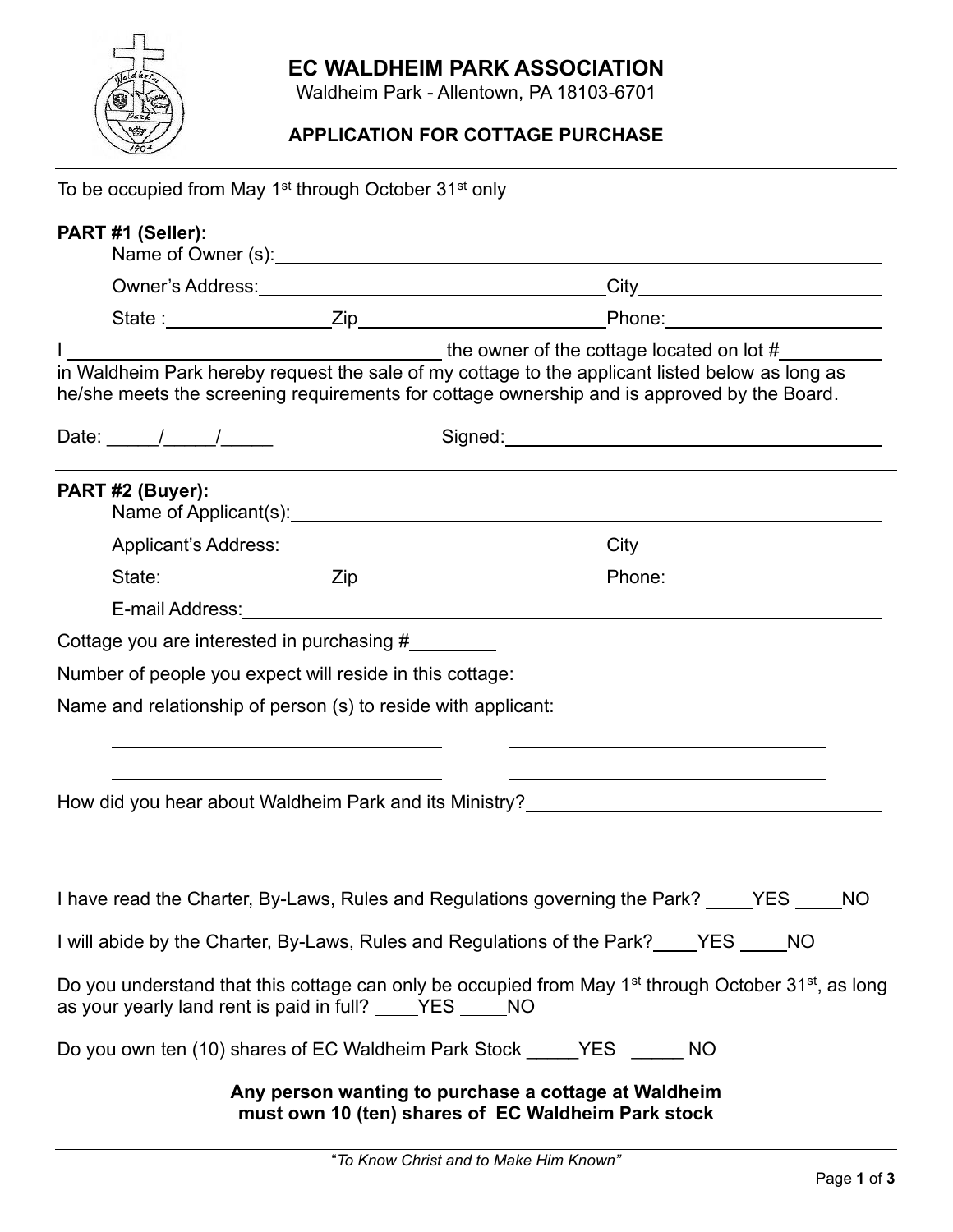I, the undersigned, am in harmony with the purpose of the EC Waldheim Park Association and desire to live, worship and actively participate in activities in the Park throughout the season. I understand that a breach of the rules may cause the Board of Directors to ask me to leave.

| Date:                                            | Signed: |        |           |
|--------------------------------------------------|---------|--------|-----------|
| Church Name where you currently hold Membership: |         |        |           |
| Address                                          | City    |        | State/Zip |
| Pastor's Name:                                   |         | Phone: |           |

How long have you been a member of this church?

The Waldheim Park Board of Directors requires all applicants submit a written letter from their Pastor indicating they are a member in good standing of their congregation as defined in the EC Church Discipline:

> …."*it is necessary that a (church) member live in harmony with the Discipline, attend public services, commune during the year, and contribute to the support of the local congregation."*

Please submit this letter with your application. No applicant will be considered for ownership without this letter.

Please list any positions of Church Leadership and/or Church activities in which you are currently involved:

Please note any community activities in which you are currently involved:

Please give a brief testimony as to your relationship with Jesus Christ: